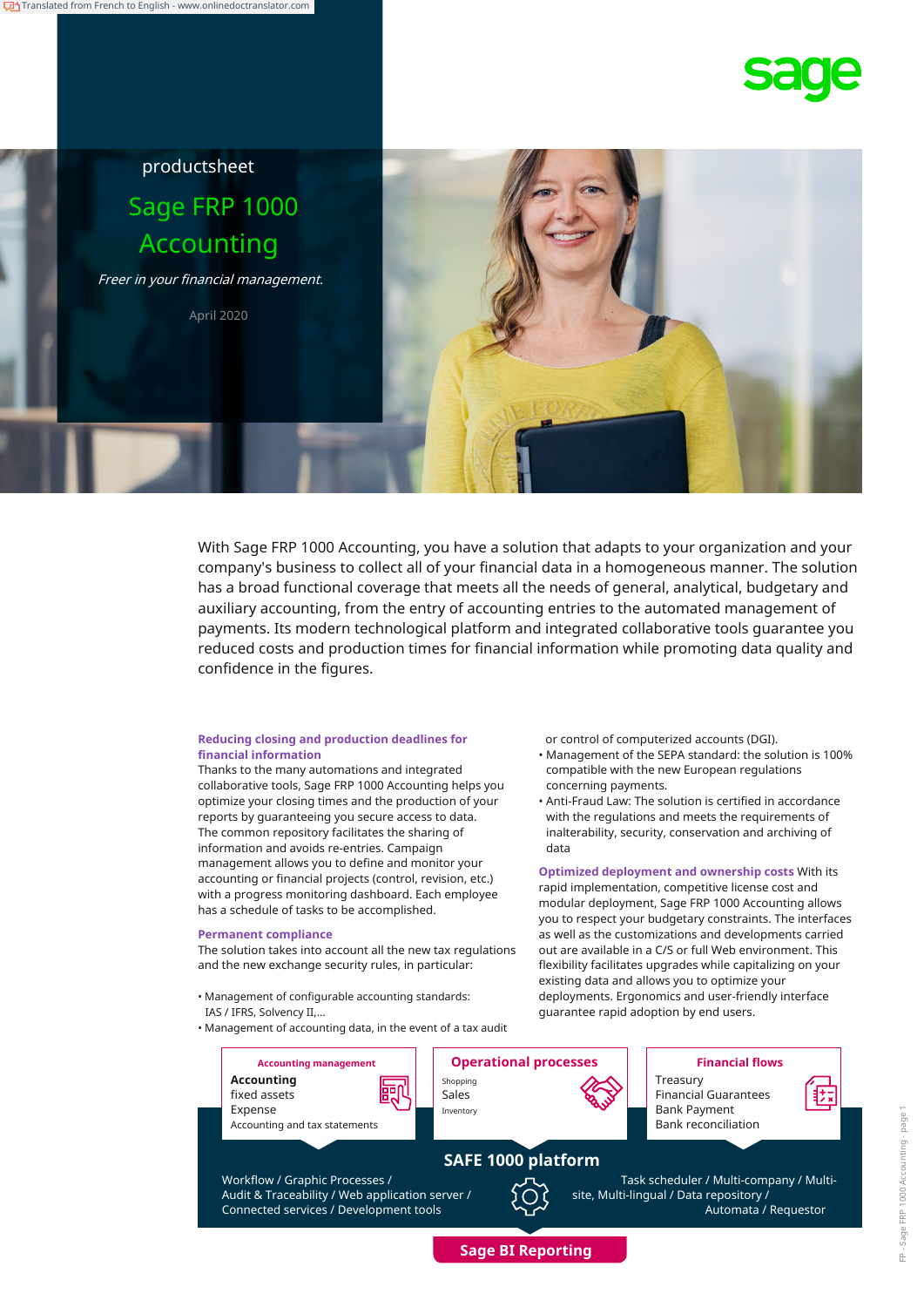#### The advantages of the offer

#### **Trust**

> Sage FRP 1000 Accounting integrates the facilitating functions within the framework of the GDPR $(1)$ (General Data Protection Regulation).

#### **Multi-company management**

> your management operations with monitoring of intragroup flows and sharing of the repository

# Fonctionnalities

## **Optimized monitoring of your day-to-day management operations**

Sage FRP 1000 Accounting offers tools as standard to integrate the operational specificities of each company such as multi-establishment management, multi-currency or multi-currency accounting and multi-company mechanics.

## **An integration of the business model of the company**

Auxiliary accounting makes it possible to go beyond the purely accounting framework of third-party management and easily integrate the business model of the company (multi-role third party, multi-company payment centres, compensation management). Similarly, the very flexible analytical model adapts to the business specificities of the company.

# **Integrated management of payments and bank reconciliation**

The management of means of payment and bank reconciliation are integrated as standard. You can thus configure the different stages of customer and supplier payment, automate the lettering of accounts.

# **Easier management of periodic accounting situations**

You define reviewer profiles, automate cut-off entries (invoices to be received, deferred income, etc.) as well as reversals during the following period.

#### **Decision making within everyone's reach**

You have a complete and integrated decisionmaking environment allowing the implementation of performance indicators, management tools adapted to each user profile for quick access to information essential to their business, a library of dashboards , ready-to-use indicators and reports to facilitate ownership of management, a publication  $\Omega$ 

reports and indicators through the Web portal or directly from your Excel® spreadsheet or your Microsoft Outlook® email as well as a library of business dashboards available either in classic access or through mobility (smartphone, tablet).

#### **Dematerialization of invoices**

Sage FRP 1000 allows you to associate an invoice on the accounting document as an attachment. Sage FRP 1000 also makes it possible to interface with automatic document reading solutions in order to digitize them and generate accounting entries through automatic data recognition technology. Invoices are therefore archived in electronic format and accessible for consultation directly from Sage FRP 1000.

#### **General environment**

Multi-company, single or multi-base, multi-establishment, multi-currency, intra-group flow management, multilingual management, personalized offices.

#### **General Accounting**

Accounting multi-plan, account profiles, automatic writing schemes, subscription and simulation writing, automated VAT management, VAT profiles, group accounting (group plan, definition of perimeters, intercompany data sharing), analysis and dynamic restitutions in cross table mode (interactive balance), automatic reversal, cut-off: reviewer profiles, management of access to journals, closing periods.

> the business model of the company

**decision-making** > accessible to all

**Integration**

**Dematerialization solution** > invoices

**Audit and Traceability of processing and operations**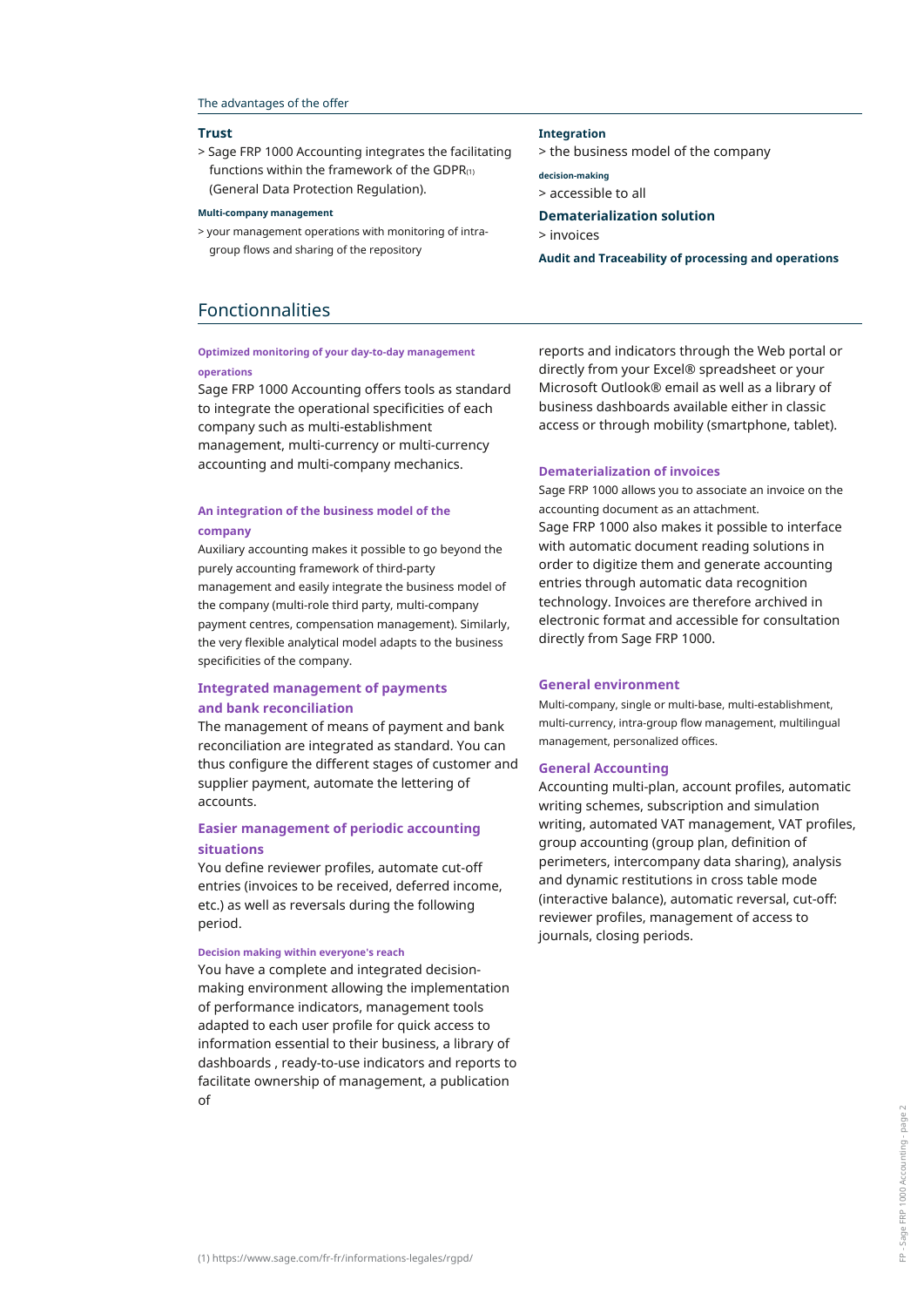# Fonctionnalities

# **Auxiliary accounting**

Multi-type third-party, third-party payer management, multi-company third-party analysis, configuration of the life stages of a due date, lettering and group payment in single-base multi-company, validation circuit of the voucher to be paid, automated management of changes in installments, splitting or grouping of installments, third-party follow-up editions, installment statements, manual or automatic matching, matching during entry, payment discount management, simple or threshold, automatic posting of payment entries .

### **Cost accounting**

Independence of general and analytical accounting, unlimited number of plans, management by tree structure, generation of sections in burst, monitoring in quantity and amount on the general and analytical account, model analytical breakdowns, distribution keys (% or pro rata of amounts, quantities or units works), site management, putting a center on hold, pyramidal views, multi-levels, analytical ODs, analysis and dynamic restitutions in cross-tab mode (interactive balance), automatic creation of analytical breakdowns (based on information general accounting), fully configurable reporting tables.

#### **Budget management**

Management of budget centers by project, by establishment, by company, unlimited hypotheses, items and budget axes, possibility of duplicating the hypotheses for modification at the margin, direct entry of amounts or breakdown in percentage or coefficient according to configurable laws, analysis in a grid (comparison of budgets, budget vs actual), budget management on each level of the group tree structure.

#### **Management of customer follow-ups**

Reminder frequency and thresholds, management of models according to the customer's language, multilevel reminders, monitoring of outstanding amounts and configurable dashboard. **Customization tools**

## **Means of payment**

Management of cheques, bank cards, LCR, BOR, transfers, direct debits, generation of files in CFONB and SEPA format, automation of payment processes, integration with upstream processing chains: commitments, expense reports, payment validation circuits, accounting remittances, management of bank remittances, receipt and integration of account statements on a multicompany scale.

### **Bank reconciliation**

Integration of account statements directly into accounting, manual or automatic reconciliation, unitary or combinatorial, banking or accounting, control of the clocking balance, allocation of settlement, exchange or conversion differences on predefined accounts, reconciliation statements entirely configurable.

## **Legal - Tax**

Certified Anti-Fraud, VAT management: VAT - Collections, intra-community VAT, fictitious VAT, deduction coefficients, VAT on margin, selfliquidated VAT, automatic generation of the declaration in CA3 format from the data of the multi-company preparatory report, online declaration with pre-filled data, posting of the declaration, online VAT declaration, preparation of fee files in N4DS format, compliance with standard A47 A1 relating to the control of computerized accounts, compatibility IAS-IFRS as standard and configuration of other unlimited standards (US GAAP, Solvency II, etc.). Identification and security of personal data (GDPR).

### **Insurance options**

Management of class 9 accounts and insurance spills, in bulk or in detail, supporting editions of spills, mutual and insurance regulatory statements (balance sheet, life and non-life technical income statement).

#### **Tools**

### **Web 2.0 portal**

Easy and unified access to business applications, custom indicators and dynamically populated external information.

### **Workflow engine**

Library of pre-packaged processes, intuitive construction based on graphical tools, triggering of actions according to configurable conditional events.

The SAFE 1000 architecture provides for the integration of specific developments at the heart of your information system while guaranteeing their durability during updates.

#### **Business Intelligence Designer**

Creation and modification of queries, dashboards, decision-making reporting. Many restitution formats available: Excel, CSV, PDF, HTML, XML…